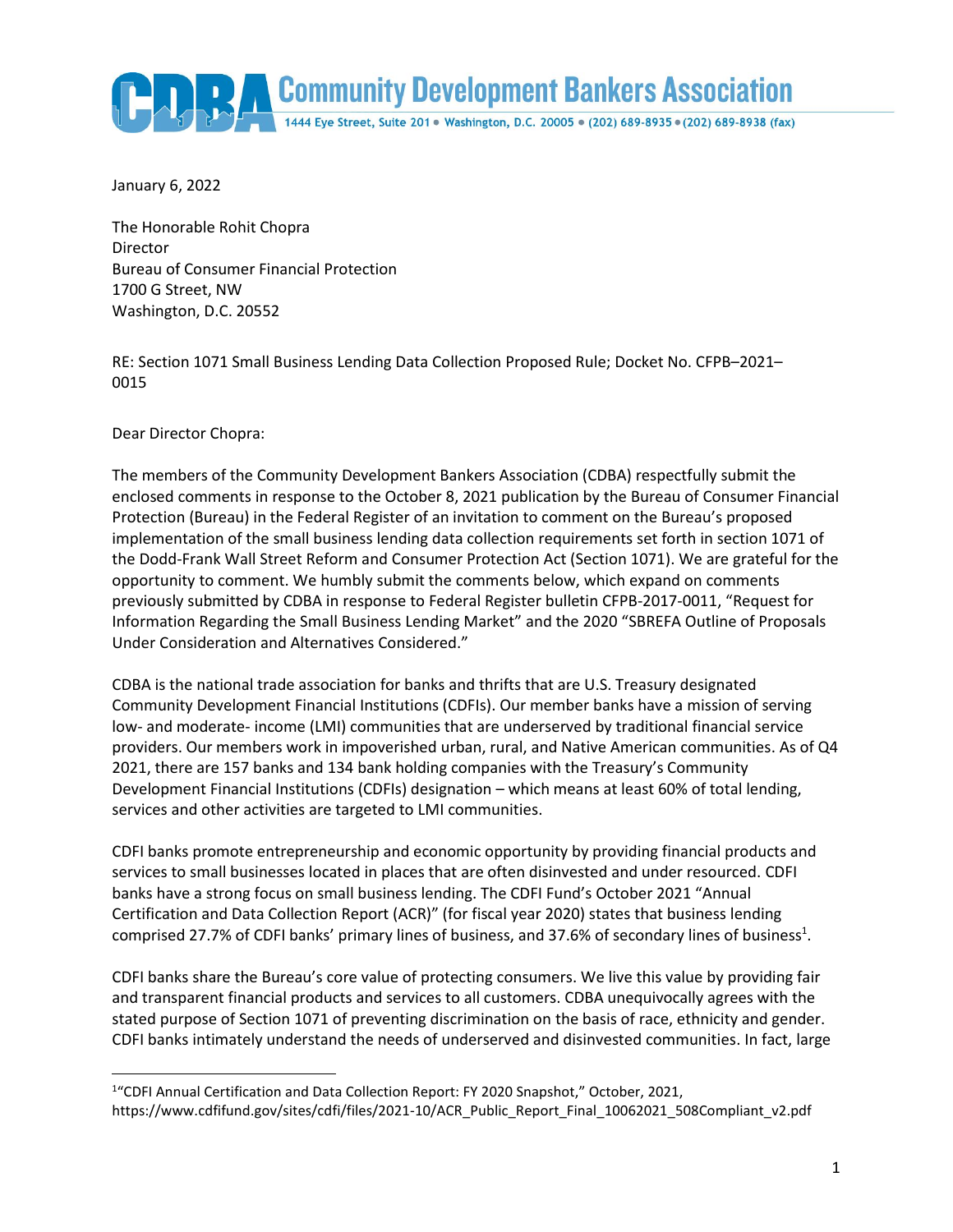portions of the people and communities served by CDFI banks consist of racial and ethnic minorities and women that have experienced discrimination, unscrupulous targeting by predatory providers, and a lack of opportunity that undermines long-term economic stability.

### **Maintaining Access to Capital for Small Business in a Post-COVID Recovery, and Beyond**

We emphatically support the CFPB's efforts to ensure that all Americans have fair access to credit regardless of race, ethnicity or gender. CDFI banks have long worked to remedy the demographic and economic inequalities that the COVID-19 health and economic crisis has exacerbated. We know that the residents and business owners of LMI communities served by CDFI banks are disproportionately racial and ethnic minorities. We know that the participation of CDFIs in COVID-19 small business stimulus initiatives – such as the Paycheck Protection Program (PPP) – was essential to reaching these communities.

The small business sector is incredibly heterogeneous with diverse credit needs. Our members understand their markets' unique circumstances and work to address individual challenges with credit scores, strengthen business plans, or solve business problems that are barriers to success. The characteristics of each small business and the nature of its credit drive the type of financial instrument that is best suited. Flexibility and local knowledge are critical to serve small business effectively.

We strongly support the need to ensure all small businesses are fairly and well served. Yet, we are also concerned about the costs of data collection. CDFI banks are not immune to the systemic threats to the broader community bank business model. The threats are reflected in a long-term trend of closure and consolidation. In 2020, Raphael Bostic, President, and Michael Johnson, Executive Vice President of Supervision, Regulation & Credit of the Federal Reserve Bank of Atlanta wrote in *American Banker*,

"Between 1990 and 2018, the number of banks with assets less than \$500 million declined by about 70%, representing a loss of about 7,600 institutions. . . . Technological advances, competitive pressures, *regulatory issues, including compliance costs and other forces,* have fueled a wave of bank mergers. <sup>2</sup>"

The ability of small banks to remain viable as the post-pandemic liquidity glut and a rapid increase in compliance costs has materially contributed to the nationwide decline in the number of community banks. The continued concentration of assets within a handful of mega- and regional-banks has a destabilizing effect on communities when credit decisions are no longer made by local lenders.

Destabilization is particularly acute in the communities CDBA members serve: distressed rural communities, disinvested urban neighborhoods, and under resourced Native American communities. As Messrs. Bostic and Johnson write,

"Community banks bring truly unique benefits to the communities where they operate, *particularly in rural areas and underserved urban neighborhoods. Small, locally based institutions have always been vital to small business, agricultural and consumer lending.* . . . Nearly half of small businesses that sought outside financing in the second half of 2018 approached community banks . . . Further, deep local knowledge and relationship-based lending

 $\overline{\phantom{a}}$ 

<sup>2</sup> Bostic and Johnson "How to Keep Community Banks Thriving," www.americanbanker.com/opinion/how-to-keepcommunity-banks-thriving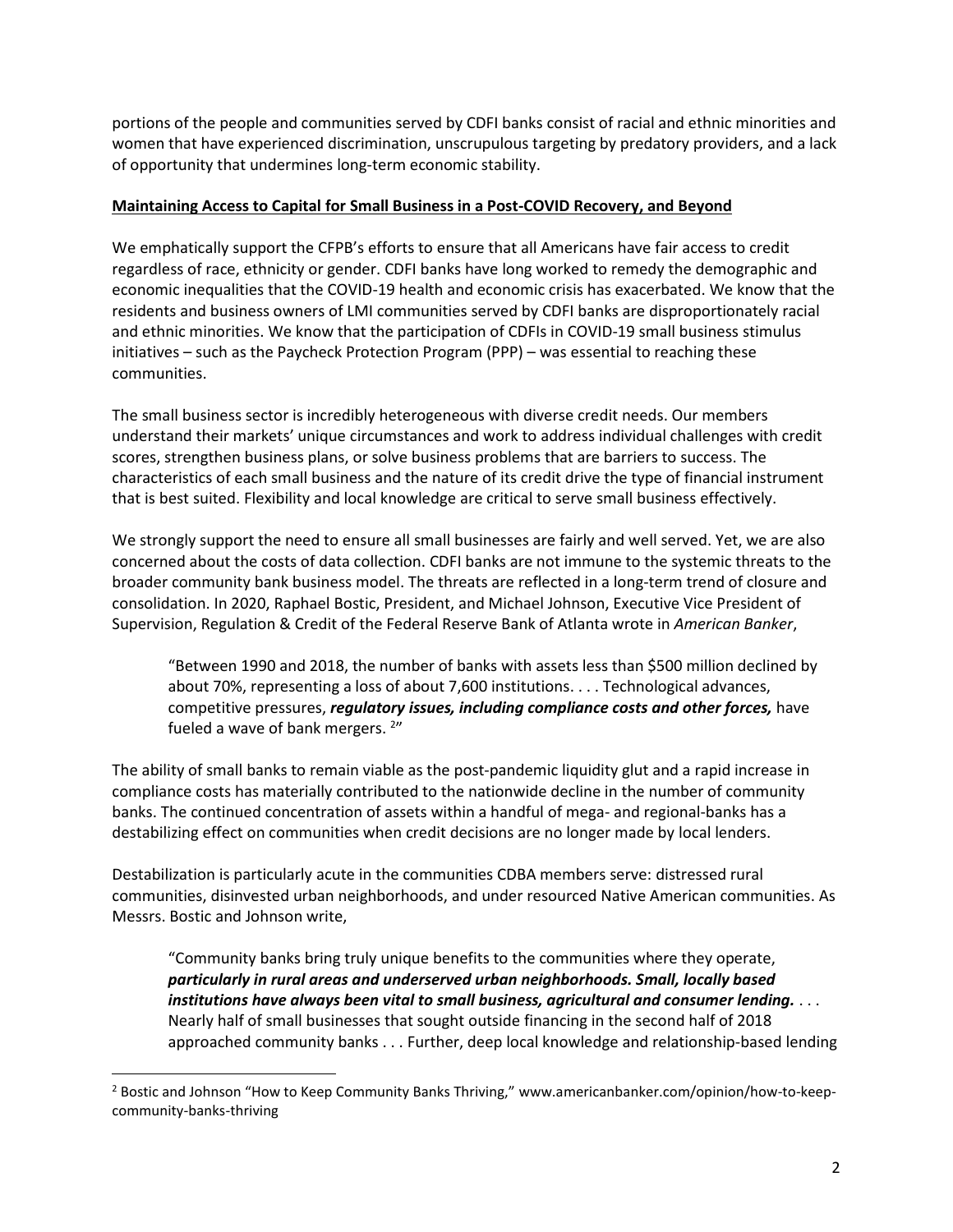can stem losses during downturns as community bankers work closely with borrowers to avoid defaults. Simply put*, community-based lenders stick with their borrowers in tough times*." 3

### **Major Data Collection and Implementation Timeline Burdens**

CDBA supports the proposed rule and Congressional intent. Yet, we strongly believe there is a real need to fine-tune specific provisions to mitigate costs and ensure existing small business lenders remain active – particularly those serving the most underserved markets.

Discretionary Data: The Bureau has included in its proposed rule a requirement that lenders collect seven (7) "discretionary" data-points that are not mandated in the statute. CDBA has previously urged the Bureau to limit data collection to statutorily mandated requirements. Collecting, organizing and transmitting the mandated data alone will require immense operational investments, especially for small, community-focused CDFI lenders. In the event the Bureau does proceed with proposed "discretionary" points, we strongly recommend the agency mitigate the cost and operational challenges for CDFIs. *We recommend allowing at least three years (as opposed to the current 18 months) for US Treasury certified Community Development Financial Institutions to implement the rule (see comments for sections 114(a) and 114(b)) to ensure small business credit continues to flow in underserved markets.*

Application Method: We are concerned about the circumstances under which the Bureau added "Application Method" as a data point. The Bureau added "Application Method" to its proposed list of discretionary data points late in the rule-making process. We are concerned that the public has not been given sufficient opportunity to consider the implications. *Rather than introduce this data point at this stage in the rule-making process, we urge the Bureau to examine the relative advantages of different application methods outside of the rule-making process prior to introducing this point into the regulatory compliance framework. (See comments for section 107(a)(3)).*

Primary Owner Demographics: The proposed rule requires lenders that meet in person with applicants to guess the race and ethnicity of the primary owner of a small business if an owner declines to selfidentify (see comments for section 107(a)(20)). Our concerns are three-fold. First, we are concerned that allowing guessing could potentially lead to the collection of misleading or inaccurate data. Second, this provision disproportionately exposes community-based lenders to potential legal and regulatory risks. Third, it allows unregulated on-line lenders and larger regulated institutions (with immense online resources and access to big data) to opt out altogether. *We strongly urge the Bureau to omit this requirement. Instead, we urge the agency to allow lenders to rely on applicants' self-identification for race and ethnicity, and report an applicant's refusal to self-identify as a fact in itself.*

Reporting Deadlines: The proposed rule requires lenders to report annually by June 1 (see comments for section 109(a)(1)). The great majority of CDFI banks, and certainly non-CDFI community banks and unregulated lenders, do not file annual HMDA or CRA small business reports, either due to their asset size or regulatory status.

As suggested during the SBREFA process, *CDBA instead strongly recommends that the Bureau establish a process for ongoing reporting. This could take the form of a central portal or "receiving engine"* 

 $\overline{\phantom{a}}$ 

<sup>&</sup>lt;sup>3</sup> Ibid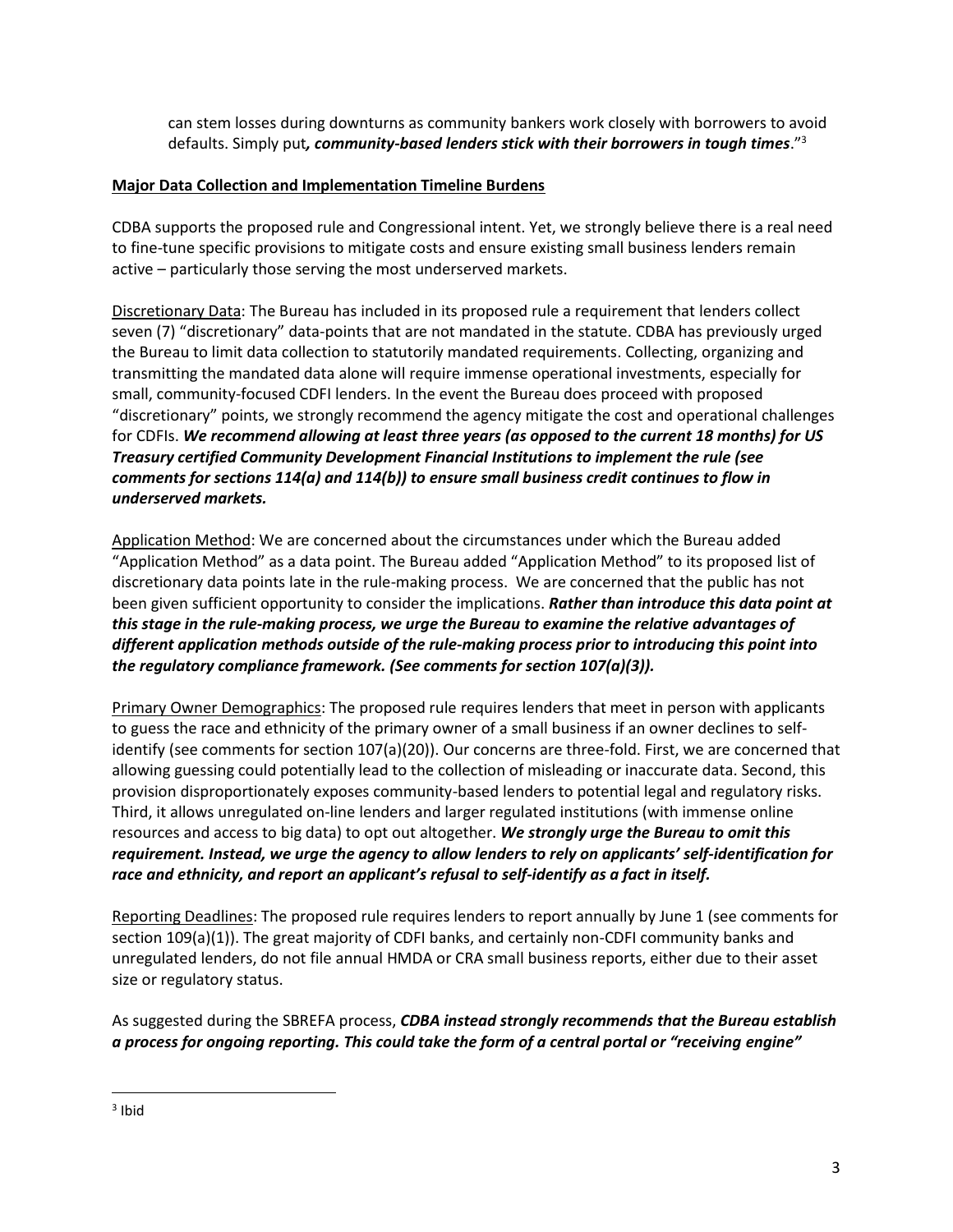### *maintained by the Bureau where lenders could enter the information into manual entry fields at an appropriate time in the individual applications' workflow.*

These new regulations need to be responsive to the size and capacity of the lender. Our members are among the smallest banks in the nation. As of the third quarter, 2021, the smallest CDFI bank is \$26 million in assets, the largest is just over \$5.5 billion, and the average is \$548 million. While the cost of any single new regulation mandated by Dodd-Frank is manageable for many large institutions, the sheer volume of the many new regulations that have gone into effect since the law's passage is overwhelming -- particularly for small institutions. Significantly increasing the costs may have the unintended negative outcome of forcing the smallest lenders to abandon this type of lending because it is no longer profitable and/or the compliance risks are too great.

### **Concerns Regarding Examiner Training**

To implement Section 1071 effectively, it is of the utmost importance that bank examiners receive comprehensive training on the new regulation. The training bank examiners currently receive on ECOA (and other rules) is inconsistent at best. CDFI banks are often assigned to less experienced examiners without the sufficient background to understand a CDFI bank's context and market. We recommend that the Bureau and implementing agencies (e.g. FDIC, OCC, and Federal Reserve) invest in good examiner training and ensure senior personal are assigned to CDFI bank examinations.

### **Guiding Principles for Rule**

In our December 2020 comment letter, we recommended the following principles for successful implementation and believe they should guide the Bureau's decision-making. The rule should be written to be:

- Broad: Implementation should gather information on the broadest practical universe of borrowers and lenders based on the definition of small business and credit.
- Consistent: The Bureau should strive to reduce uncertainty by ensuring the underlying standards and definitions are consistent with those in place at other agencies, and that no institution's operations will be disproportionately impacted relative to its size and resources.
- Simple: Concision in data collection, simplicity in management of customer information privacy, and efficiency in reporting are essential to make the task manageable for small lenders.

#### **CDBA Responses to Notice of Proposed Rule-making**

We offer the comments below to inform the Bureau on how to make implementation of Section 1071 less onerous for CDFI banks.

#### **Section 1002.102 Definitions**

CDBA does not have specific comments or recommendations related to the definitions provided in this section of the proposal. Where definitions are expanded on, e.g., in order to clarify "covered" institutions, applications, and types of credit, we have commented on the section where the definitions are clarified.

#### **Section 1002.103 Covered Applications**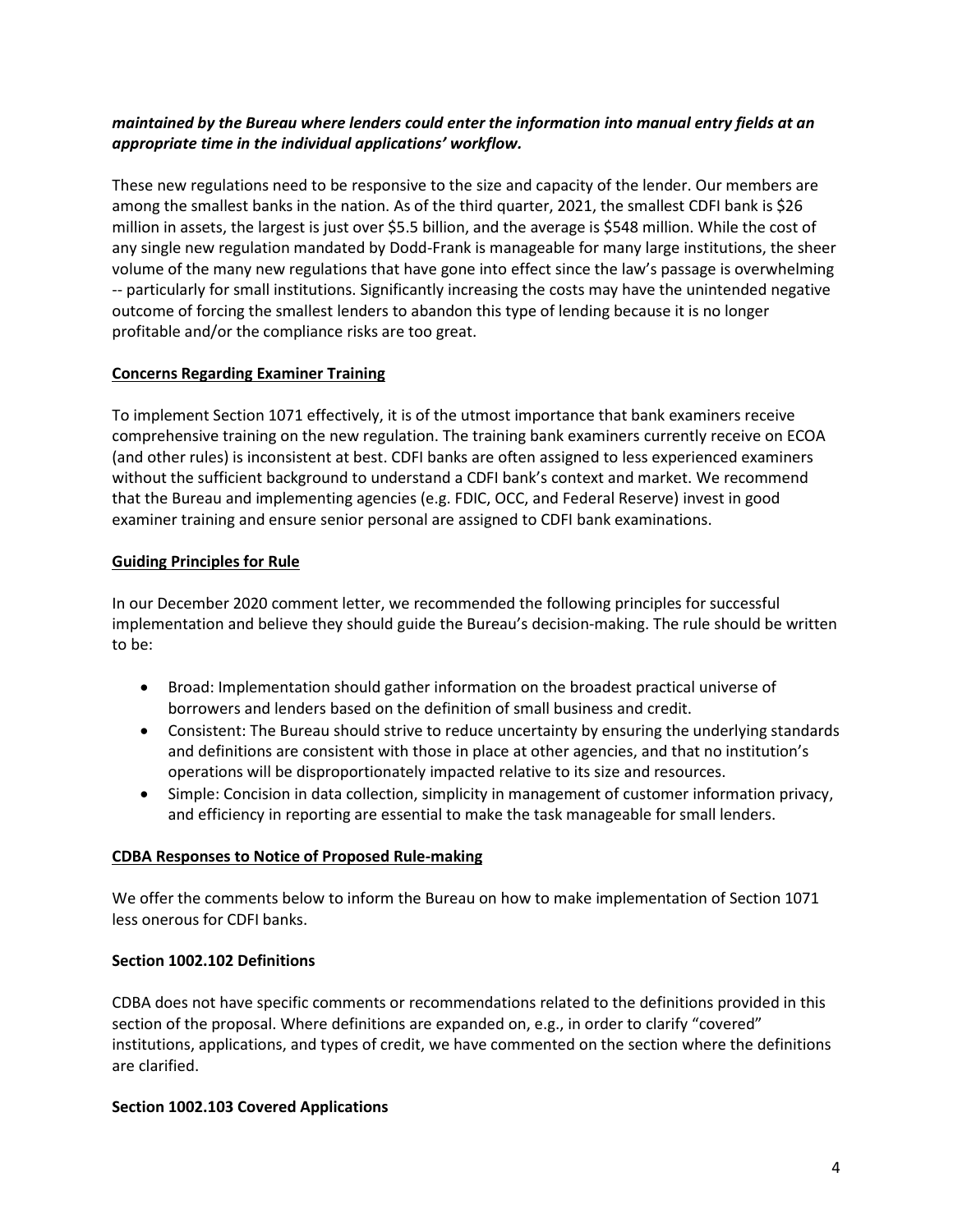CDBA supports the Bureau's proposal to consider defining an "application" largely consistent with the Regulation B definition of that term—i.e*., "an oral or written request for an extension of credit that is made in accordance with procedures used by a creditor for the type of credit requested."* CDFI banks are accustomed to working with the Reg B definition, and this would minimize the need for additional training or new procedures.

CDBA further supports the Bureau's proposed clarification of circumstances that would not be reportable under Section 1071, such as the reevaluation, extension, and renewal requests, except requests for additional credit amounts; and inquiries and prequalification requests. Each of these examples are appropriate to avoid duplicative steps and to keep data collection focused on its purpose.

### **Section 1002.104 Covered Credit Transactions and Excluded Transactions**

CDBA believes the definition of "credit product" currently proposed is a good start. We are encouraged that at least one item previously contemplated for exclusion (merchant cash advances), is now proposed for inclusion. However, the definition is still too narrow and leaves out many products that small businesses are accessing. *We strongly urge the Bureau to revise its plan and ensure a broad base of coverage, including consumer credit contemplated for business purposes, leases, factoring, and trade credit.* Acknowledging the breadth of the small business lending sector is critical.

The products proposed for exclusion above are often offered by the rapidly growing unregulated online fintech sector. As evidenced by the ongoing entry of fintechs into mainstream finance -- such as approved lenders in the SBA's PPP program – this sector has captured a growing share of the small business lending market since the financial crisis. As reported in *American Banker*, in October of 2021,

"For the first time, the percentage of C&I loans held by nonbanks will by the end of the year be nearly equal to that held by banks."<sup>4</sup>

Further, a 2020 working paper from the Federal Reserve Bank of Cleveland found that:

*"*The businesses using online lenders are not representative of small and medium-size enterprise in the US**.** *Businesses borrowing online are younger, smaller, and less profitable. Through reaching borrowers less likely to be served by traditional lenders, fintech lenders have substantially expanded the small business finance market. 5 "* (Emphasis CDBA).

Like online predatory consumer lenders, there is a growing body of evidence that a portion of this sector is engaging in the same type of unscrupulous targeting of vulnerable customers (including racial and ethnic minorities) as their consumer lender counterparts.<sup>6</sup>

 $\overline{\phantom{a}}$ 

<sup>4</sup> Allissa Kline, "Banks losing ground to nonbanks in business lending," *American Banker*, October 4, 2021

<sup>&</sup>lt;sup>5</sup> Federal Reserve Bank of Cleveland, "The Rise of Fintech Lending to Small Businesses: Businesses' Perspectives on Borrowing," www.clevelandfed.org/wp20-11

<sup>6</sup> Lenore Palladino, "Another Risk for Small Business: Lightly Regulated Fintech Loans," *Barrons*, April 21, 2020 www.barrons.com/articles/small-businesses-risk-predatory-loans-to-survive-51587492858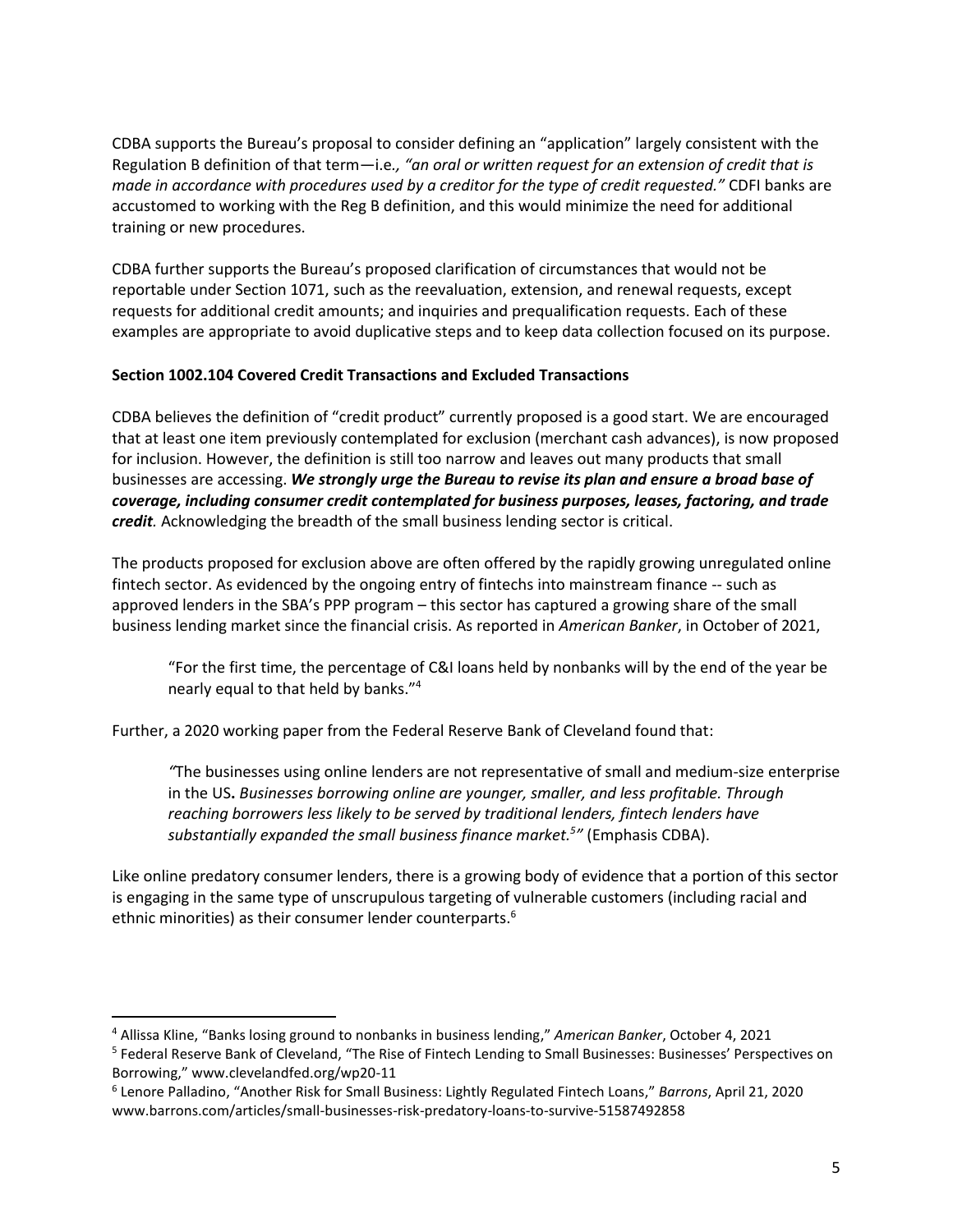#### **Section 1002.105 Covered Financial Institutions and Exempt Institutions**

CDBA supports the Bureau's proposal to adopt a general definition of "financial institution" which defines the term "financial institution" as *"any partnership, company, corporation, association (incorporated or unincorporated), trust, estate, cooperative organization, or other entity that engages in any financial activity."* We agree that this broad definition is appropriate to capture the wide range of lenders required to gain representative information about the market. It is appropriate for currently unregulated small business lenders (such as online lenders, platform lenders, lenders involved in equipment and vehicle financing, and commercial finance companies) to be subject to the rule.

Regarding Section 1071's exemption of some lenders from collection and reporting requirements, CDBA supports the NPR's "de minimus" activity-based threshold of 25 loans per year, consistent with the Bureau's previous closed-loan threshold for lenders reporting mortgage loans. This will be simpler to apply across the broad range of lenders.

#### **Section 1002.106 Business and Small Business**

CDBA agrees with the Bureau's adoption of a simplified size standard for defining a small business. We understand that the Bureau must seek SBA approval for a simplified size standard. We believe that the proposed size standard based on businesses under \$5 million based on the applicant's gross annual income in the preceding fiscal year is sufficiently broad and can encompass as great a portion of the population of minority- and women-owned business as practical.

We urge the Bureau that borrowers should be responsible for self-identifying their business status based on these standards -- *under no circumstances should lenders be held responsible to verify a borrower's self-identification as a small business***.**

#### **Section 1002.107 Compilation of Reportable Data**

#### Mandatory vs Discretionary Data Points

Of the 23 data point proposed for collection, fully seven (one third of the total) are not enumerated in the statue and are therefore discretionary, relying for their inclusion on section 704B(e)(2)(H). While regulated financial institutions collect many of the 17 mandatory data points, none of the discretionary points are currently universally defined, collected, organized or used by lenders. The information may currently be collected and compiled in internal paper credit memos, but not collected in software or a bank's core data processing systems. Further, this data may not be accessible digitally, as banks use different standards for recording the mandatory items and borrowers may not even track some.

CDFI banks acknowledge the some of the proposed discretionary points have the potential to help the Bureau meet the intention of the statute**.** However, complying with collecting the mandatory data points will be a challenge itself and it is most important to ensure the statutory requirements are met. *We believe the proposed time to implement the regulation is too short and should be extended. We strongly recommend that the Bureau provide flexibility around the implementation of the discretionary points. We strongly recommend that implementation be set at no less than three (3) years for CDFIs.*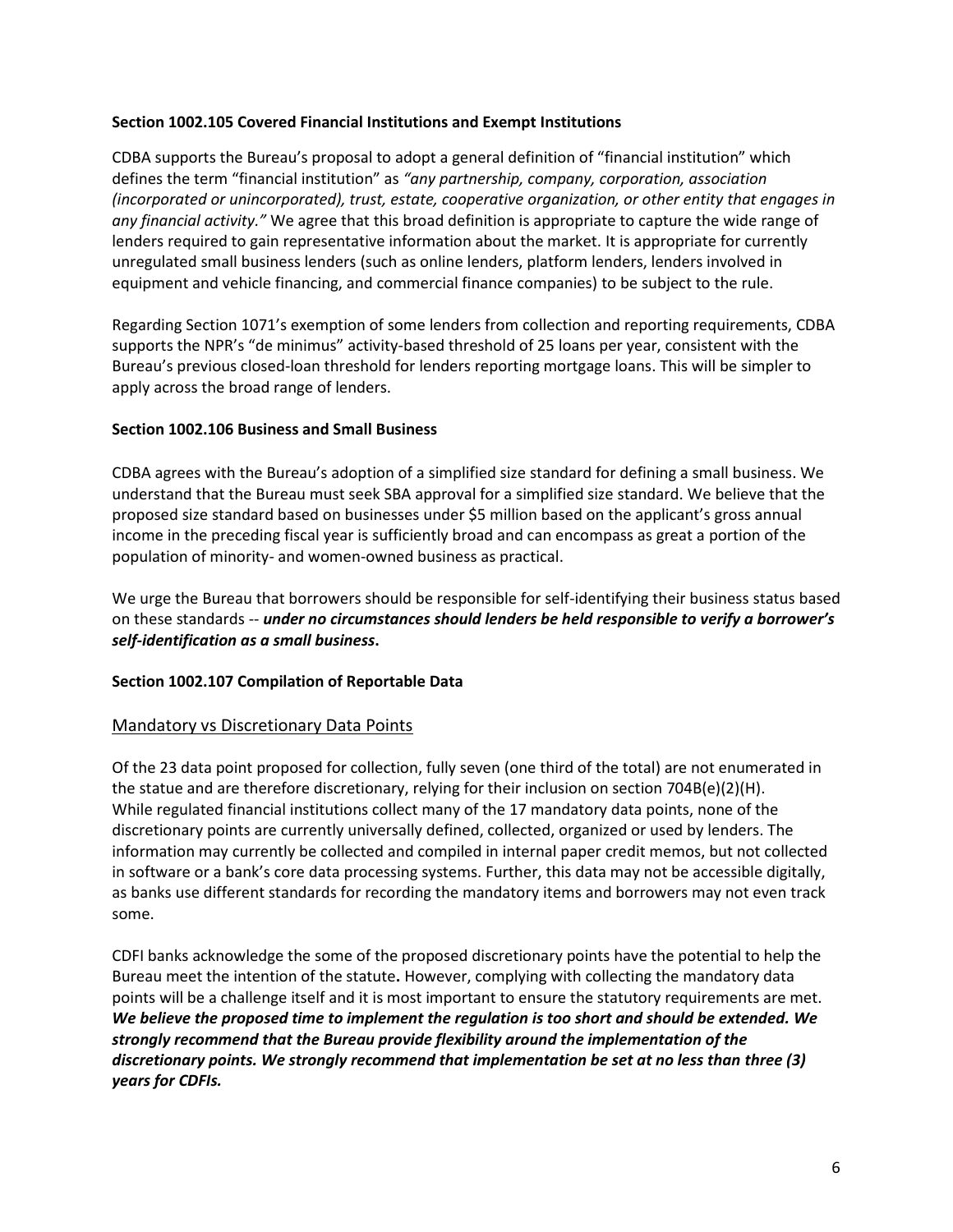## Discretionary Data Points

## *107(a)(3) Application Method*

We are concerned about the circumstances under which the Bureau added "Application Method" as a data point. Rather than introduce this data point at this stage in the rule-making process, we urge the Bureau to examine the relative advantages of different application methods outside of the rule-making process prior to introducing this point into the regulatory compliance framework. We have three concerns:

- The Bureau added "Application Method" to its proposed list of discretionary data points late in the rule-making process. The public has not been given sufficient opportunity to consider the implications. This proposal should be properly vetted by the public.
- The Bureau states that it is proposing this data point based on the suggestion of "*one* CDFI SER . . . in order to monitor for possible discouragement of applicants." As support, the Bureau cites the assertions of "several *SERs that took applications for credit primarily or entirely online* . . . that such channels (online) were less likely to result in discrimination and more likely to increase access to credit to women-owned and minority-owned small businesses." (Emphasis CDBA). No contrary assertions appear to have been considered. These are serious assertions and worthy of further study. We agree that it is important to understand whether any particular method of accepting applications is likely to lead to discouragement or result in discrimination. However, we are concerned about how this topic has been introduced into the rule-making process.
- We are concerned that the source SERs for the recommendation have a vested interest in the outcome. Specifically, online lenders have an interest in advancing a perception that their methodology is inherently less discriminatory. Yet, there is no data to prove the assertion. Adoption of the provision without public input imposes an unfair burden on community-based lenders. The proposed rule risks subjecting community-based lenders that have not adopted online or digital technology to additional scrutiny. This scrutiny will be based on insufficiently considered and potentially compromised assertions.

## *For these reasons, we strongly urge the Bureau to explore this topic outside of the current rule-making process, so that it can be properly considered.*

### *107(a)(4) Application Recipient*

The Bureau notes, "Certain section 1071 requirements might apply to intermediaries in the application chain." Although Application Recipient was not addressed as a potential data point for consideration in the SBREFA outline, we agree that this information can be helpful for data users to know the relationship between the covered financial institution and the applicant. It may provide context for other collected and reported data and improve transparency around when and whether an intermediary "agent" is considered a "financial intuition" for the purposes of this data collection.

CDBA supports clear rules to define who is responsible for collecting and reporting demographic information. Clarification is important to ensure lenders and their partners understand and take appropriate responsibility for collecting 1071 data. *To ensure simplicity, we respectfully request that*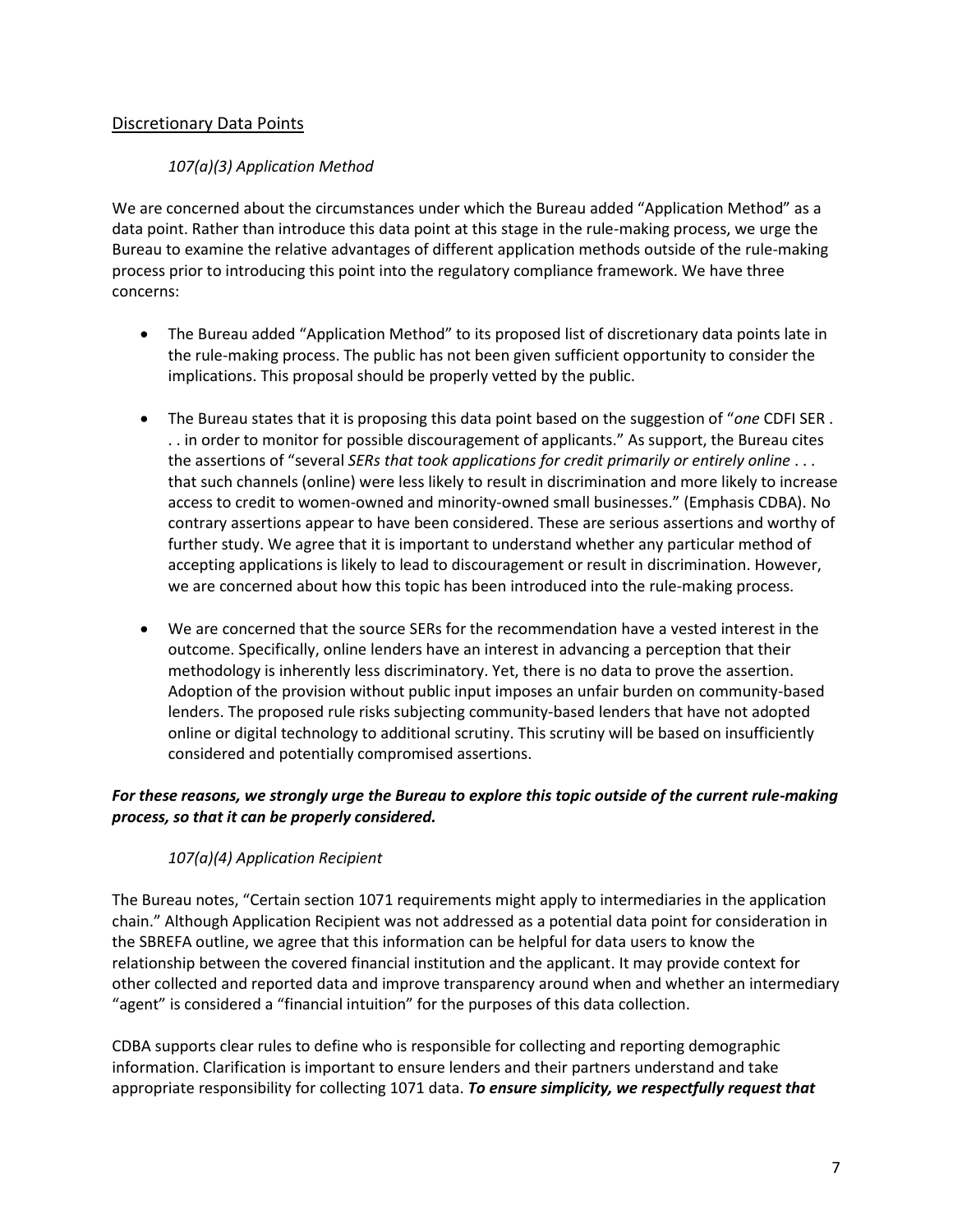## *the Bureau align the reporting requirements for financial institutions that are not the lender of record with that for HMDA reporting in Regulation C.*

## *107(a)(11) Denial Reasons*

The proposal to collect data on Denial Reasons has the potential to help identify ways to improve service in underserved communities. We agree this is an opportunity to "provide financial institutions with data to evaluate their business underwriting criteria and address potential gaps as needed." The proposed list from which covered institutions may select denial reasons adequately covers the potential reasons, and aligns largely with Reg C standards. The opportunity to select "other" with "additional information provided via free form text" is an important element of the current proposal and we urge that it be retained.

# *107(a)(12) Pricing Information*

Pricing creates particular problems for data collection. CDBA is concerned that this area in particular has the potential to hurt CDFI banks and their customers. We anticipate that large banks and HMDA reporting lenders will be able to meet the reporting requirements of this data field relatively quickly, while CDFIs, and those that are not HMDA reporting will not.

With that said, the Bureau's proposal for pricing is appropriately simple, and the primary challenge for CDFIs will be time. We agree with the Bureau's distinction between fixed-rate and variable rate transactions (i.e. where fixed rate loans report the interest rate, and variable rate loans report the margin, index value, and index name) is appropriate. We also agree that fields to capture the total origination charges, broker fees and any non-interest charges that will be imposed over the first annual period, as well as pre-payment penalties, are appropriate, as they can be considered separately.

# *107(a)(15) NAICS Code*

CDBA does not object to the Bureau's proposal to collect NAICS codes. NAICS code has the advantage of being independently defined and available for reference. If self-reported by the borrower, and reported by the Bureau only in the aggregate, NAICS code can contribute useful information without unduly burdening lenders.

# *107(a)(16) Number of Workers*

"Number of workers" is a discretionary data point that few non-SBA lenders collect. We do not believe it is a necessary data point for fulfilling the purposes of Section 1071. Yet, we note, an increasing number of CDFI banks collect this information for the purposes of demonstrating their impact within their communities. We do not object to its inclusion; yet, we caution some of the real pitfalls of collecting this data. As noted by some of the SBREFA commenters, this data point may frustrate small business applicants given some of the difficulties small businesses face in defining the different categories of employees, including seasonal, part time, contractors etc. During PPP implementation, both lenders and borrowers had trouble with these definitions, particularly sole-proprietorships and small farms.

We believe the proposal mitigates (but does not eliminate) some of the risks in implementation by clearly explaining who counts as an employee. We agree with the proposal that applicants should report only non-owner workers, and that the definition of non-owner workers include full-time, part-time, and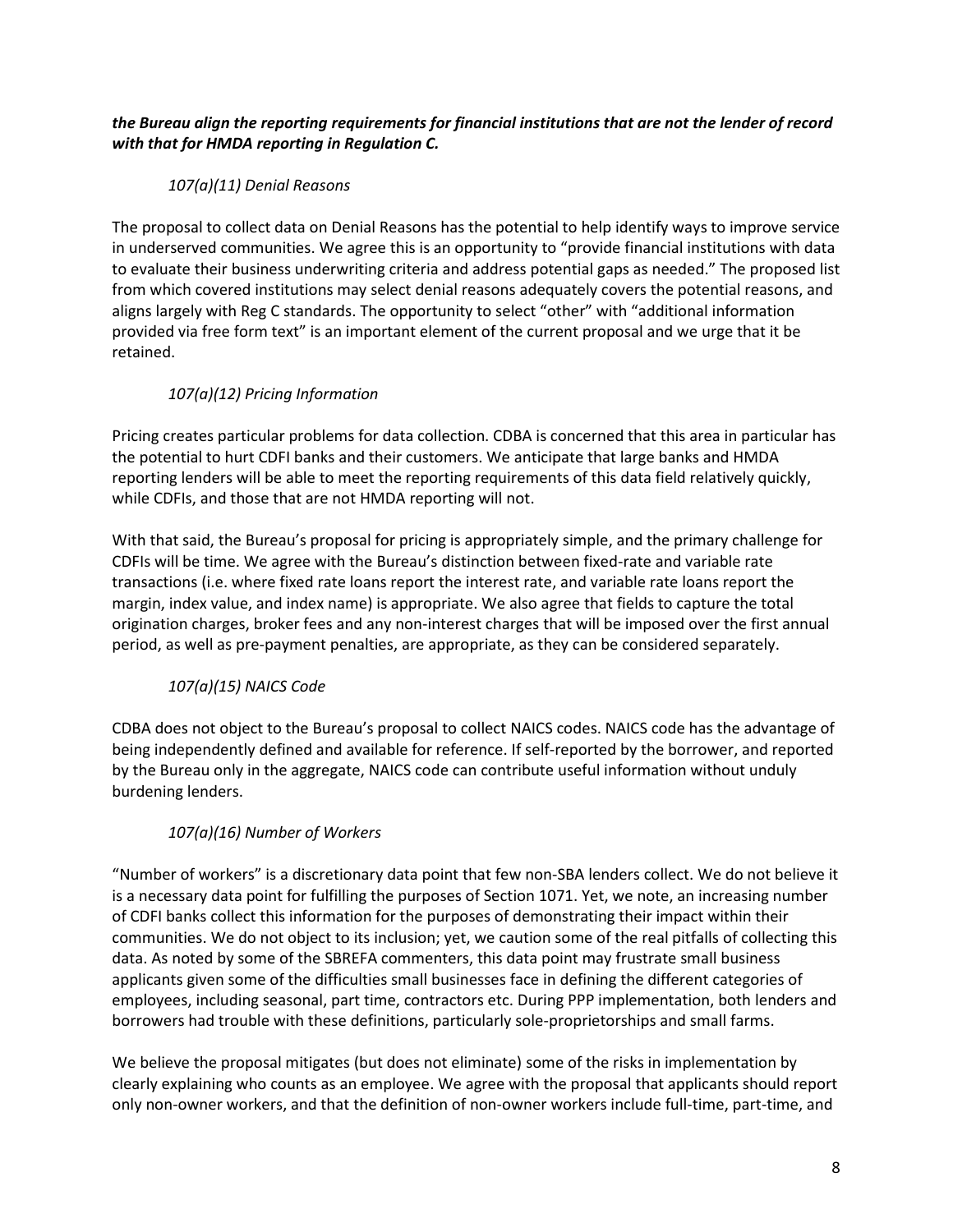seasonal workers, as well as contractors who work primarily for the applicant. We agree that volunteers should not be included. The most important considerations are that the Bureau provide language for lenders to provide to applicants to help applicants correctly answer the question, and that the Bureau continue to emphasize that financial institutions may rely on statements made by the applicant without incurring risk.

# *107(a)(17) Time in Business*

CDBA does not object to the Bureau's proposal to collect Time in Business. The details are appropriate, such as the proposal to report the time in business in whole years, or allow lenders to indicate if a business has not begun operating yet, or has been in operation for less than a year. This data has the potential to be useful for lenders, policymakers, regulators and communities. Time in business is a common credit consideration for the type of small business lending undertaken by CDFI banks. We agree with the Bureau that this data point is helpful context to "help explain differences in underwriting risk among small business applicants and thus avoid misinterpretation of the section 1071 dataset by distinguishing potentially riskier new businesses from established businesses."

Effective implementation will require that the options be kept very simple, particularly in the format of reporting, and that the Bureau continue to clarify that financial institutions may rely on statements made by the applicant without incurring risk.

# Mandatory Data Points

CDBA has no comments or suggestions specific to the proposed implementation of the following statutorily required data points:

- *107(a)(1) - Unique identifier*
- *107(a)(2) - Application date*
- *107(a)(5) - Credit type*
- *107(a)(6) - Credit purpose*
- *107(a)(7) - Amount applied for*
- *107(a)(8) - Amount approved or originated*
- *107(a)(9) - Action taken*
- *107(a)(10) - Action taken date*
- *107(a)(13) - Census tract (principal place of business)*
- *107(a)(14) - Gross annual revenue (GAR)*
- *107(a)(18) - Minority-owned business status*
- *107(a)(19) - Women-owned business status*
- *107(a)(21) - Number of principal owners*

CDBA strongly urges the Bureau to revise its proposed implementation of the following statutorily required data points:

# *107(a)(20) - Ethnicity of principal owner(s), Race of principal owner(s), Sex of principal owner(s)*

*CDBA strongly urges the Bureau to revise its proposal that requires a lender to report the ethnicity or race of one or more principal owners based on "visual observation and/or surname" in circumstances*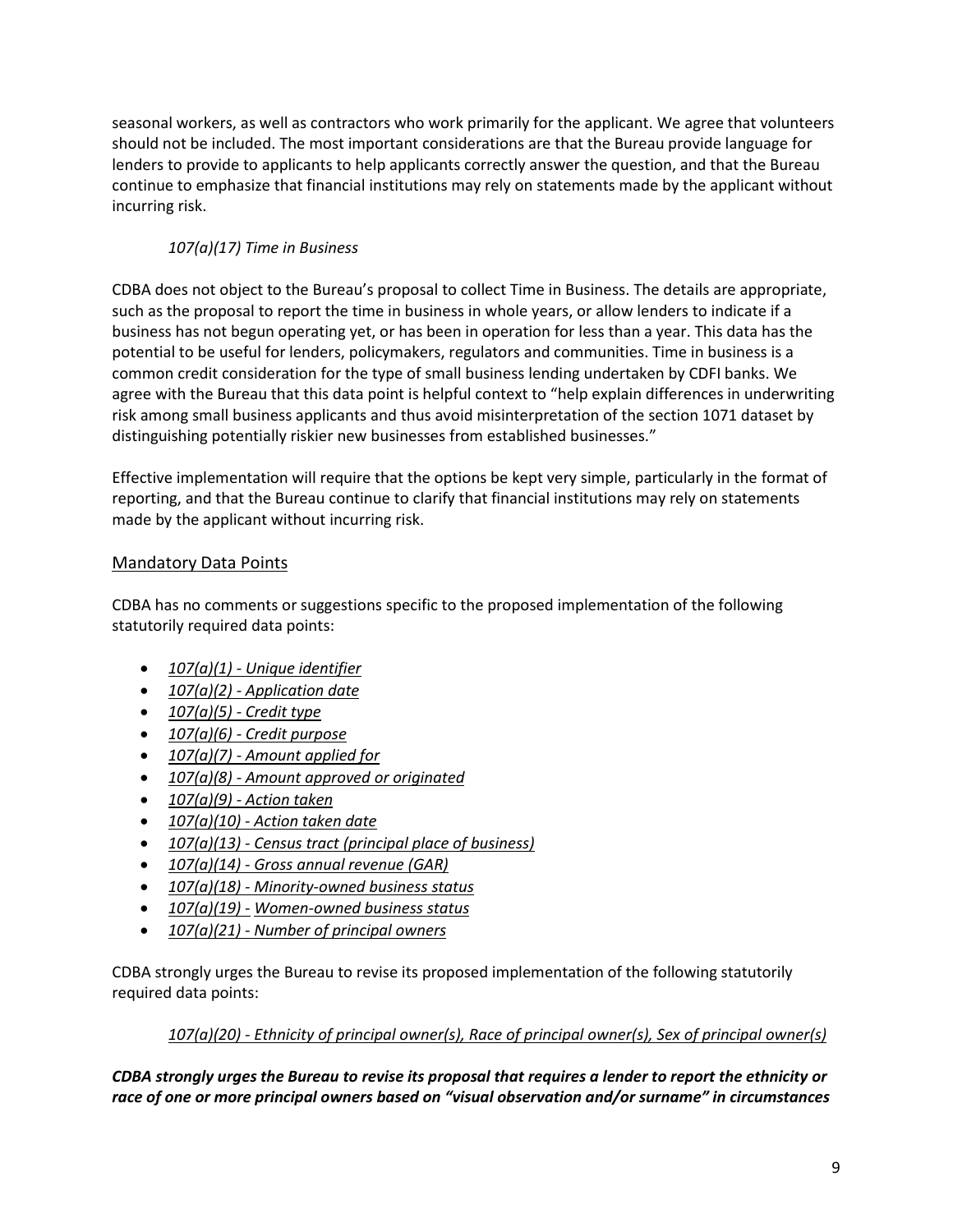*where there is a meeting with a principal owner*. As with proposed discretionary data point *107(a)(3) Application Method*, this proposal very specifically challenges the principle that the rule should be applied consistently across lenders, and across data points. Further, it risks introducing enormous error risk into the data. It is highly preferable to treat the collection of this information consistently with the other mandated demographic data points, namely that it be strictly limited to applicant self-reporting.

The Bureau should heed the very specific objections that it reports it received during the SBREFA process. *We strongly agree with the SERs quoted in the proposal, that identifying ethnicity based on "visual observation and/or surname" is tantamount to guessing, that it is "extremely difficult and ineffective," that "collecting demographic information based on visual observation makes staff uncomfortable" and guessing is "likely to introduce both error and bias to the process."*

Among other strongly negative outcomes, this requirement will create an operational and compliance bias against community lenders, such as CDFI banks. Meeting "in person" is a hallmark of CDFI lenders, including CDFIs banks. Such meetings provide an opportunity for CDFIs to learn more about their borrowers, for borrowers to gain comfort with their lenders, and for both to identify correct products and services in a way that is especially responsive to the needs of LMI and other underserved communities. As written, the burden to guess ethnicity and race will fall entirely on lenders that interact directly with the community. This requirement will lead to a wildly disparate impact between CDFIs and unregulated and large bank online lenders that will not have such risk, and it does so with a high likelihood of incompleteness, inaccuracy, reputational damage, and operational disruption. The consequence will be lenders leaving local markets, and borrowers migrating online.

Further, it not consistent to require this level of reporting for ethnicity or race, but not to require the same for sex. The proposed rule takes the correct position for reporting sex, which is that financial institutions will not be required to guess an applicants' sex if the applicant chooses not to identify it. Requirements made of lenders should not be limited to either one lender subset or to a borrower subset.

# Conditions Related to the Collection of Data Points

# *107(b) Verification of Applicant-Provided Information*

With the exception noted above under our discussion of *107(a)(20),* CDBA does not object to the requirements around verification of applicant-provided information. It is generally correct that a financial institution should be able to rely on statements of the applicant when compiling data. It is reasonable to expect an institution to continue to collect, verify and report for the purposes of this proposal *if it is already doing so for its own business purposes*. We agree with the Bureau's assessment that "requiring verification of applicant-provided data points would greatly increase the operational burden of the 1071 rule," and we hope that the Bureau extends this understanding to its inappropriate requirement for lenders to guess applicants' ethnicity and race if a lender meets in-person with principal owner(s).

# *107(c) Time and Manner of Collection*

CDBA agrees with the Bureau's decision not to specify a particular time-period during the application process when Financial Institutions must collect Section 1071 data from applicants. The example procedures the Bureau provides that cover timing and manner of collection and are helpful. CDBA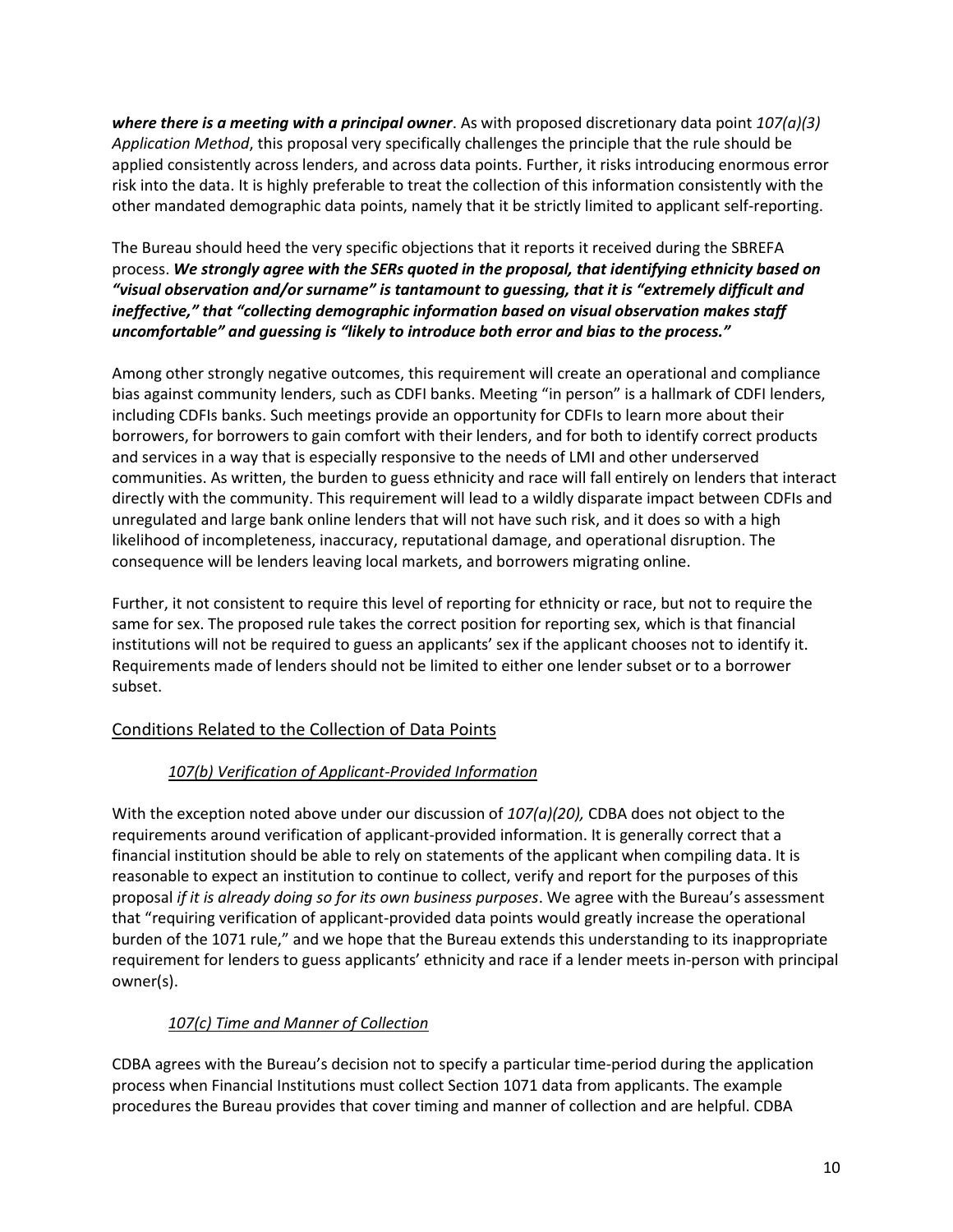agrees that it is important to have safeguards to ensure data is collected "at a time and in a manner that is reasonably designed to obtain a response." These safeguards should encourage consistent collection across individual institutions and sectors of the small businesses ecosystem.

The Bureau has also proposed a definition of "reasonably designed" procedures for data collection. We believe the definition of "reasonably designed" is appropriate, as is the proposed requirement for a periodic reassessment of the procedures. Also helpful are the examples of procedures that are generally "not reasonably" designed to obtain a response, in order for lenders to understand what to avoid. However, we strongly recommend that procedures should not need to be reexamined more frequently than every three years.

For most CDFI banks, the best practice will likely be to collect mandatory data points as early in the process as possible, and possibly at the time an application is initiated (see definition of "application"). Lenders should have the flexibility to respond to discrete market concerns in making this determination.

### **Section 1002.108 Firewall**

We believe that lenders of many sizes, business models and regulatory levels will conclude, as permitted, that an underwriter or others involved in making a determination regarding an application "should have access" to demographic information collected under Section 1071. This is largely because the logistics of implementing a strict firewall is simply too much for most lenders. CDBA strongly supports the Bureau's proposal to develop model disclosures that lenders could use when notifying applicants of an underwriter's access to personal information, e.g. women-owned and minority-owned business status and the race, sex, and ethnicity of principal owners.

Small lenders in particular, both regulated and unregulated, collect paper applications. Requiring an underwriter "firewall" for these lenders would force them to implement complicated and expensive systems investments to segregate data at different steps in the lending process, or discontinue small business lending. The principles of uniformity and simplicity guide us to suggest that having a universal and consistent statement will benefit both borrowers and lenders in these circumstances.

### **Section 1002.109 Reporting of Data to the Bureau**

### *109(a)(1) Annual Reporting*

*CDBA strongly urges the Bureau to adopt an alternative approach to data collection from the proposed annual, calendar year (June 1) basis*. CDBA recognizes that the Bureau's proposal is consistent with other reporting practices, such as the CRA Small Business Data submissions. However, the great majority of CDFI banks, and certainly non-CDFI community banks and unregulated lenders, do not file these annual reports, due either to their asset size<sup>7</sup> or regulatory status<sup>8</sup>. The resources available to these lenders to stand up a new annual reporting process, complete with data quality assurance and the host of attendant responsibilities, is limited and potentially very onerous. This method risks creating a great burden.

l

<sup>&</sup>lt;sup>7</sup> The 2020 FFIEC CRA Small Business Asset Size Reporting threshold is \$1.305 billion,

https://www.ffiec.gov/cra/reporter20.htm

<sup>&</sup>lt;sup>8</sup> Credit Unions and unregulated lenders do not file CRA Small Business reports as they are not covered by the Community Reinvestment Act.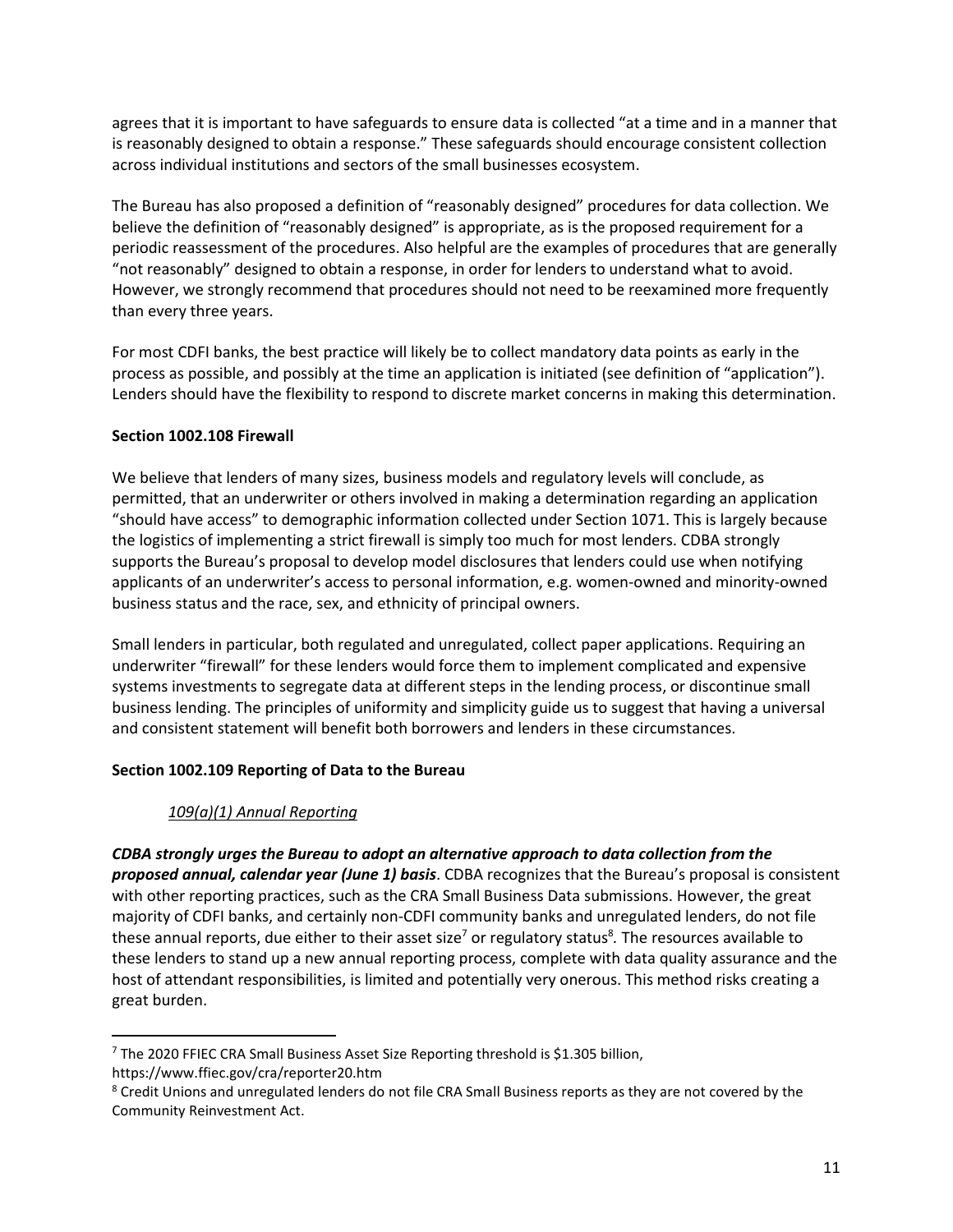*We respectfully urge the Bureau to adopt an alternative that was suggested during the SBREFA process. Specifically, we urge the Bureau to establish a process for ongoing reporting*. Many lenders would benefit from the opportunity to build reporting as a single discreet step into an existing process, relying on already allocated resources. This could take the form of a central portal or "receiving engine" maintained by the Bureau where lenders could enter the information into manual entry fields at an appropriate time in the individual applications workflow. A further alternative, which would simplify the very desirable priorities of ensuring applicant privacy and self-reporting, would be for applicants to be provided with a link to the Bureau's portal for them to fill in, or certify their desire to decline the request.

This will be especially valuable for small lenders, those with limited volume, or those still relying on largely manual processes. Another alternative would be for lenders to have the option to upload data in batches at their convenience. In this case, the Bureau should promulgate a template that can be uploaded.

### *109(a)(2) Reporting by Subsidiaries*

CDBA has no objections specific to the proposed requirements for reporting by subsidiaries

### *109(a)(3) Reporting Obligations Where Multiple Financial Institutions are Involved in a Covered Credit Transaction*

CDBA believes that the proposed provisions for reporting when more than one financial institutions is involved in a credit transaction are appropriate. We agree with the provision that:

*"Only one covered financial institution shall report each covered credit transaction as an origination, and that if more than one financial institution was involved in an origination, the financial institution that made the final credit decision approving the application shall report the loan as an origination, if the financial institution is a covered financial institution."*

Further, we find that the Bureaus' requirement that "*any* covered financial institution that made a credit decision shall report the application," (Emphasis CDBA) is consistent, regardless of whether the lender is aware of subsequent originations at other lenders, as covered institutions are required in any case to report decisions on covered applications.

#### **Section 1002.110 Publication of Data**

*110(a) Publication of Small Business Lending Application Registers and Associated Financial Institution Information and 110(b) Publication of Aggregate Data*

CDBA urges the Bureau to limit its annual data publication to aggregated data. At the aggregate level, the data outlined in the statute does not create privacy concerns. Release of the data on individual loans, however, could create privacy concerns for CDFI bank customers. For example, data on census tract, Gross Annual Revenue (if collected) and borrower NAICS code could easily be used to identify a borrower in a less populated rural or Native American community. CDBA recommends that the agency use great caution in releasing individual borrower data or some aggregated data in less populated places.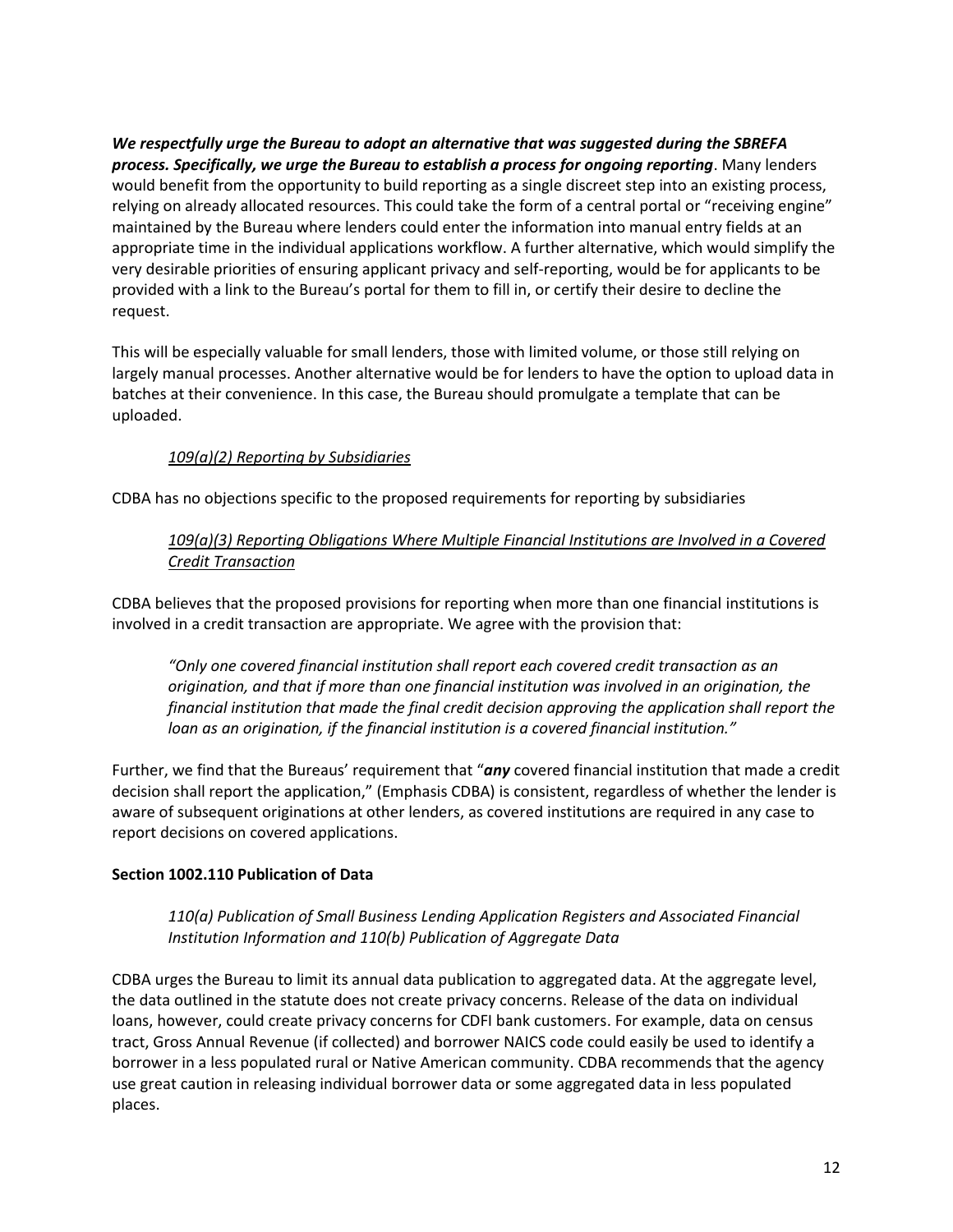In the event the Bureau undertakes an aggregated approach, data can be organized into category "bands" (e.g. identifying borrowers by employees in ranges between 0 and 100, 100-250, 250-500 etc.). This would increase its value to the public.

*110(c) Statement of Financial Institution's Small Business Lending Data Available on the Bureau's Website and 110(d) Availability of Statements*

CDBA supports the Bureau's proposal that for disclosure purposes, lenders may direct website visitors to the Bureau's website to view the small business application register.

### **Section 1002.111 Recordkeeping**

## *111(a) Record Retention*

CDBA believes the Bureau is correct to propose that lenders retain Section 1071 data for at least three years after it is submitted to the Bureau, as this is within the five years required by banks to maintain data under the Bank Secrecy Act.

## *111(b) Certain Information Kept Separate from the Rest of the Application*

CDBA recognizes that, while difficult, the requirement to maintain a record of the "'responses to [the] inquiry' required by 704B(b)(1) separate from the application and accompanying information" is mandated in the statute.

*In order to remain consistent with section 1002.108(b), we strongly urge the Bureau to waive this requirement for financial institutions that determine that underwriters or other persons should have access to applicants' demographic information pursuant to that section.* 

*111(c) Limitation on Personally Identifiable Information Retained under this Section*

CDBA believes the Bureau has correctly identified a consistent and correct approach to implementing the rule in regards to protecting Personally Identifiable Information (PII).

### **Section 1002.112 Enforcement**

### *112(a) Administrative Enforcement and Civil Liability and 112(b) Bona Fide Errors*

CDBA believes the section implementing enforcement is appropriate, particularly in the treatment of unintentional bona fide errors that occur despite the maintenance of procedures reasonably adapted to avoid such an error. It is important that such errors not be treated as violations of either ECOA or subpart B. We strongly support the provision of a table of thresholds to help institutions identify a number of errors equal to or below reasonable thresholds, which is broadly consistent with HMDA.

### *112(c) Safe Harbors*

CDBA believes that the four proposed safe harbor provisions, providing that certain types of errors would not constitute violations of ECOA or Regulation B, are appropriate.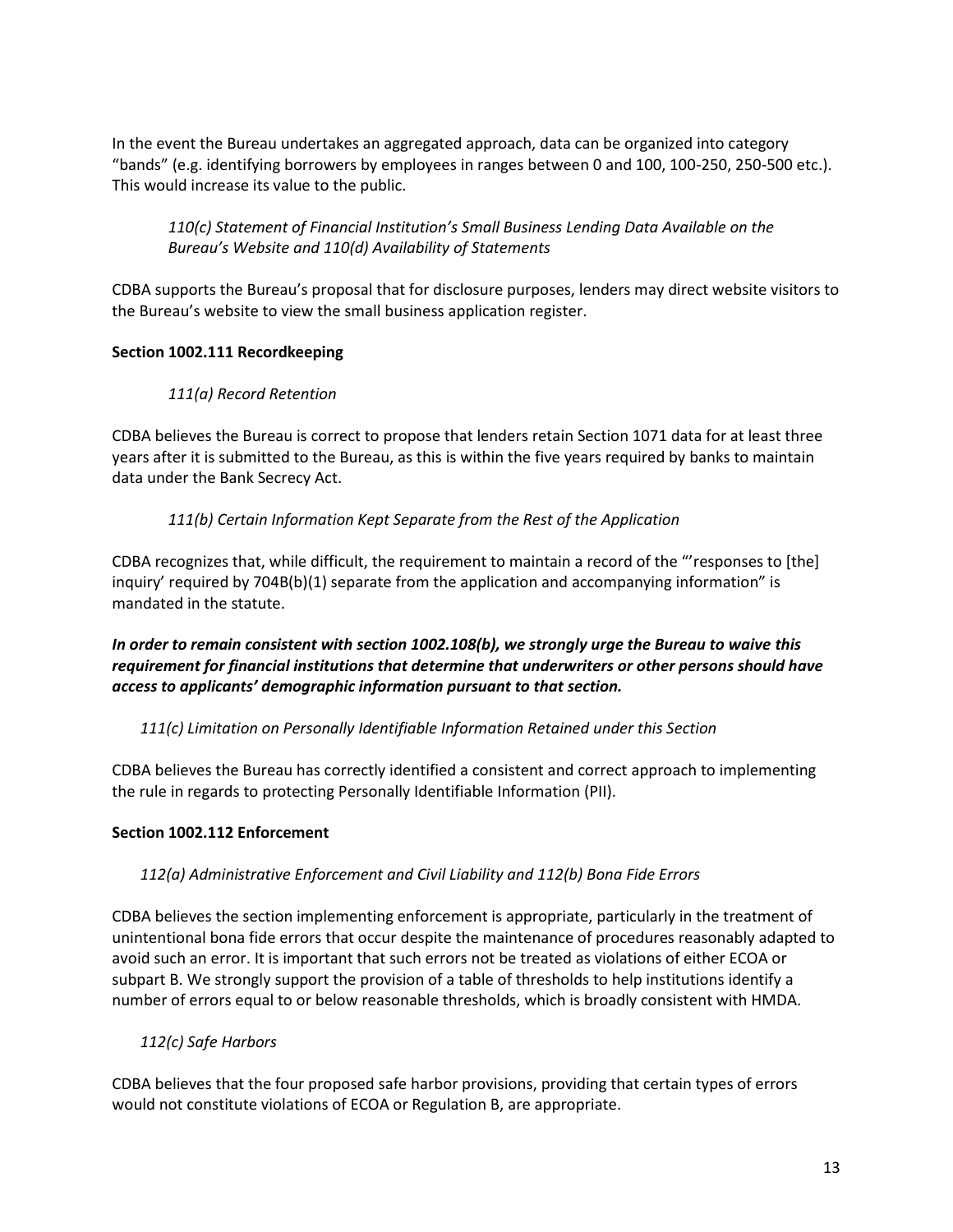### **Section 1002.113 Severability**

CDBA has no comments on this section.

### **Section 1002.114 Effective Date, Compliance Date, and Special Transitional Rules**

*114(a) Effective Date and 114(b) Compliance Date*

*The proposed implementation time of 18 months (one and one-half years) is far too short for CDFIs.* The implementation of section 1071 is a sea-change in the delivery of small business credit. The data collection, retention and reporting requirements require lenders to generate new policies and procedures, train employees, modify forms and systems, communicate changes to their customers and within their markets to minimize disruption, and assign responsibility for all of these tasks across multiple departments, including compliance. *Anything shorter than three (3) years will create undue burden among CDFIs and puts the quality of data, as well as the viability of these lenders' small business lending programs, at risk.*

*114(c) Special Transitional Rules*

CDBA supports the proposal in part  $114(c)(1)$  to permit covered financial institutions to collect information regarding applicants' minority-owned business status, women-owned business status, and the race, sex, and ethnicity of applicants' principal owners under proposed § 1002.107(a)(18) through (20) beginning 12 months prior to the compliance date.

CDBA also supports the proposal in part  $114(c)(2)$  to permit (but not require) lenders to use their originations of covered credit transactions for small businesses in the second and third preceding calendar years (rather than originations in the two immediately preceding calendar years), in determining their status as a covered financial institution as of the compliance date.

### **Additional Considerations**

### *Implementation Challenges*

Section 1071 will be meaningless if unregulated lenders that are ostensibly covered by the proposed regulation are not consistently identified, contacted, and compelled to comply through regular examination. To fairly apply Section 1071, the Bureau will need to build capacity to conduct examinations, including data integrity reviews, of the currently unregulated business lending sector. If the Bureau cannot fairly apply Section 1071, it should delay implementation until such time that it has sufficient capacity to enforce it across all covered lenders.

#### ###

Thank you for considering our recommendations. If you have any questions, please contact Jeannine Jacokes, CDBA Chief Executive Officer, at (202) 689-8935 ext. 222 or *[jacokesj@pcgloanfund.org](mailto:jacokesj@pcgloanfund.org)*, or Brian Blake, Public Policy Director at (646) 283-7929 or *[blakeb@pcgloanfund.org](file:///C:/Users/jjacokes/AppData/Local/Microsoft/Windows/INetCache/Content.Outlook/MNEVLOR1/blakeb@pcgloanfund.org)*.

The Membership of the Community Development Bankers Association